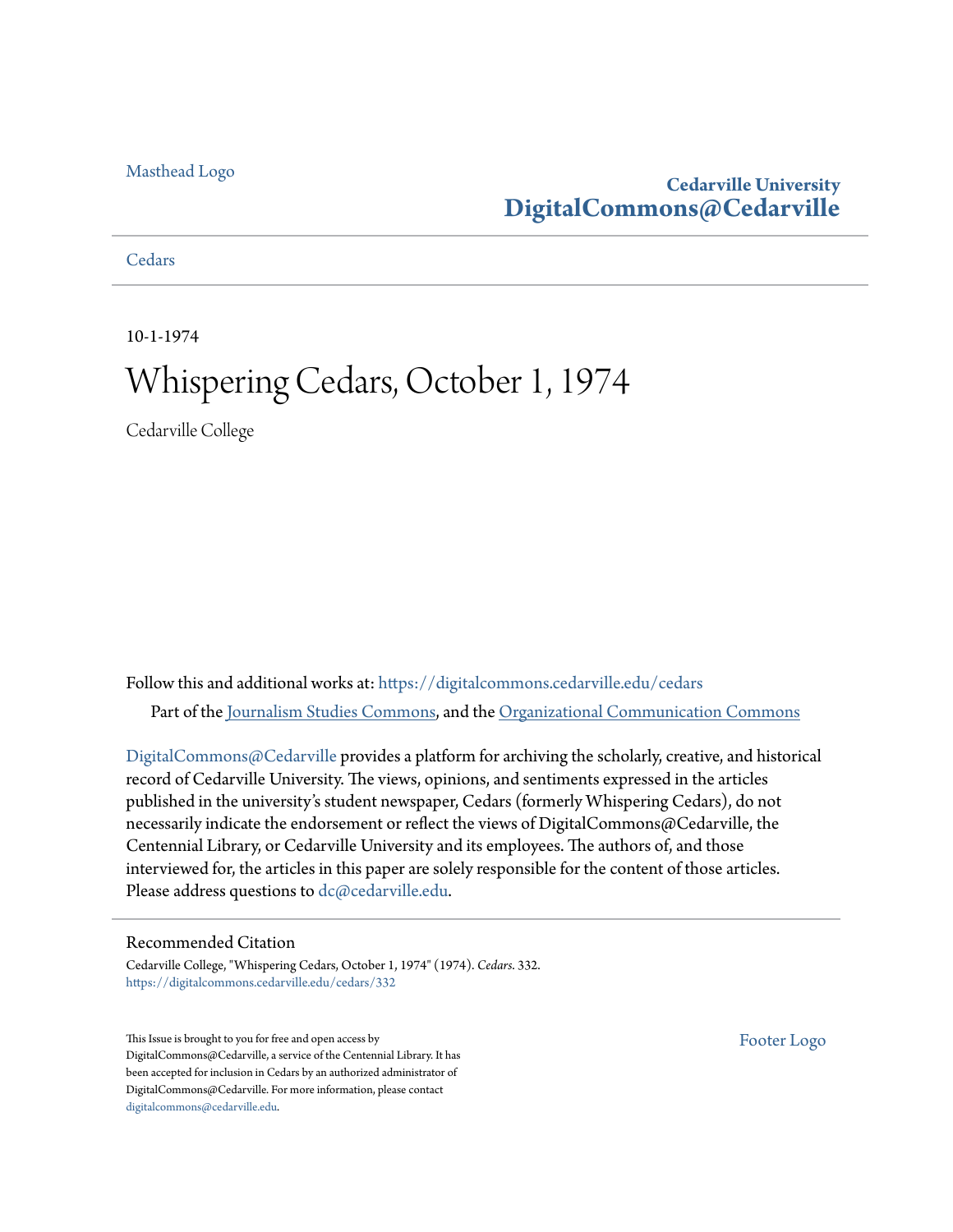# Cedarville College Whispering Cedars

*"For the Word ol God and the T esfimony ol Jesus Christ"* 

Vol. 43, No. I

On October 22-24, a team of 14 educators will be on Cedarville's campus to examine the<br>Teacher Education program here. This examination is being given to all schools in the state that have teacher education programs.

The purpose of the test is three-fold:

teacher education programs.<br>3) to establish with the college continuous program and follow up evaluation procedures to de termine accomplishments and to assure that weaknesses a r e strengthened and deficiencies are corrected.

1) to determine whether Cedarville meets the standards of quality as prescribed by the Board of Education. Cedarville is currently approved . and is seeking continuing approval.

2) to identify specific areas of

strength and weakness in the

Dr. Ryrie has written books that deal with the Christian Life and the problems involved with daily living. His books will be on sale this week only at a 20% discount. Some of his writings discount. Some of the United States include: "Balancing the Chris-<br>tian Life," "The Holy Spirit,"

 The team of examiners consist of college professors, elementary and secondary teachers and administrators, and 2 college students. The reason for the variety of backgrounds is that they might get input from all relevant groups.

<sup>p</sup>hoto by Dale Muggleworth Men work to complete dorm.

### Dr. Ryrie Presents Word

On Oct. 9, PA's will be taking nominations for office in their respective divisions. Students can only nominate candidates for their own dorm division.

The first meeting of the Rep resentative Assembly will be on

Dr. Charles C. Ryrie, professor of Systematic Theology at Dallas Theological Seminary, will be the speaker for this year's Fall Bible Conference. The Conference starts Monday, Sept. 30 with chapel at 10:00 a.m. and continues through the week with evening services Monday through Thursday at 7: 00 p.m. Tuesday *is* the Day of Prayer and there will be no classes, as the day will be spent sharing what the Lord has done during the summer and praying for one

another.

 Dr. Ryrie was at one time the President of Philadelphia College of the Bible and at the pres ent time, teaches at Word of Life Bible Institute in the sum mers. He is well known as a great teacher of the Word of God and has many speaking en gagements each year.

"Patterns for Christian Youth," and "The Role of Women in the Church.''

### **Senate Stages Elections**

Dorm elections for the new Representative Assembly of Student Senate are slated for Oct. 14.

The completion date for the second dorm will be during Christmas break.

On Oct. 14 and 15, freshmen and transfers will be given <sup>a</sup>chance to offer their talents. From 4:00 to 5:30 members of the Student Body Project Com for the New Student Talent Night.

These nominations will then be submitted to Don Eggleston, Student Senate President, to be Student Senate President, to be<br>reviewed for qualifications. The qualifying nominees will then have their names placed on the ballot for the election.

According to Kirby Lancaster, SBP chairman, the students are<br>not limited in what they may do. Skits, drama, oral interpretation, music, gymnastics, and any other skills the students possess can be presented. Individual or group projects can be used.<br>The New Student Talent Night

On the 14th each dorm division will select their representa tive and an alternate.

Wednesday, Oct. 16, at 8:15 p.m.

is sponsored each year by the SBP. The committee hopes to have at least 25 acts. A monetary prize will be given the night of the program for the best act.

The changes in the Senate this year are the result of the vote of the Student Body last May. Under the new constitution the Senate consists of two houses, the Organizational Council and the Representative Assembly. The Organizational Council was elected last May.



Dr. Ager prepares for test.

### **Acclaimed Pianist Opens Artist Series**

The purpose of the change is to give the students a greater say in the work of the Senate. Under the new system, the rep-<br>resentation in Senate will be approximately one representative per 50 students.

Mr. Moffat, a native of Chicago, made his first musical appearances at the age of 12. He is a graduate of the American Conservatory of Music in Chicago. He has been the recipient of numerous awards and scholarships all over the world.

Any questions on the divisions or elections should be directed to Don Eggleston.

Freshman elections will also be held at this time.

Cedarville, Ohio

### Teacher's Education Faces Test

Much preparation has been done for the examination. The Teacher Education program has done a self study on their own, has been done for the North Central team of examiners. A booklet has been prepared on teacher placement and much research and evaluation has been done with those who have graduated, as well as an evaluation of courses and methods at Cedarville.

Dr. Paul Hailey, who is the Director of the Division of Teacher Education and Certifimeeting on Oct. 8. He will try to prepare the faculty for the exam.

 As well as the evaluation of the Teacher Education program, the examiners will be interviewing some of the students at Ce-<br>darville about the program. Dr. Ager feels that Cedarville has a strong Teacher Education program, and sees the examination as a. source of direction for the future.

### *Dorms* Near *Completion*

Slow but sure the new men's dorms are headed towards completion.

The dorm nearest to the Fox apartments will be completed first:-At this time, the administration feels it will be completed in approximately six weeks.

The men slated to live in these dorms are staying throughout campus and throughout the town. Patterson is now housing many of. the men who will be living in the second dorm.

Each dorm is designed to hold 64 students. The dorms are set up into units of 8, with each unit having a special lounge for study.

Plans are in the making for the basements of the dorms to be used at times for specifically scheduled co-ed functions.



The New Student Talent Night will be on Oct. 25 at 8:00 at Alford.

The SBP is the student-oriented and student-run project to raise funds for campus improvements.

Any questions may be directed to Kirby Lancaster through intercampus mail.

October I, 1974

Denis Moffat, internationally acclaimed pianist and composer, will perform for Cedarville students at 8 p.m., Oct. 11, in Alford Auditorium.

 Mr. Moffat has entertained in various European countries, and to their dignitaries, including <sup>a</sup>performance before King Olav V, of Norway. He has made many

radio and television appearances and recorded an RCA album.



Denis Moffet.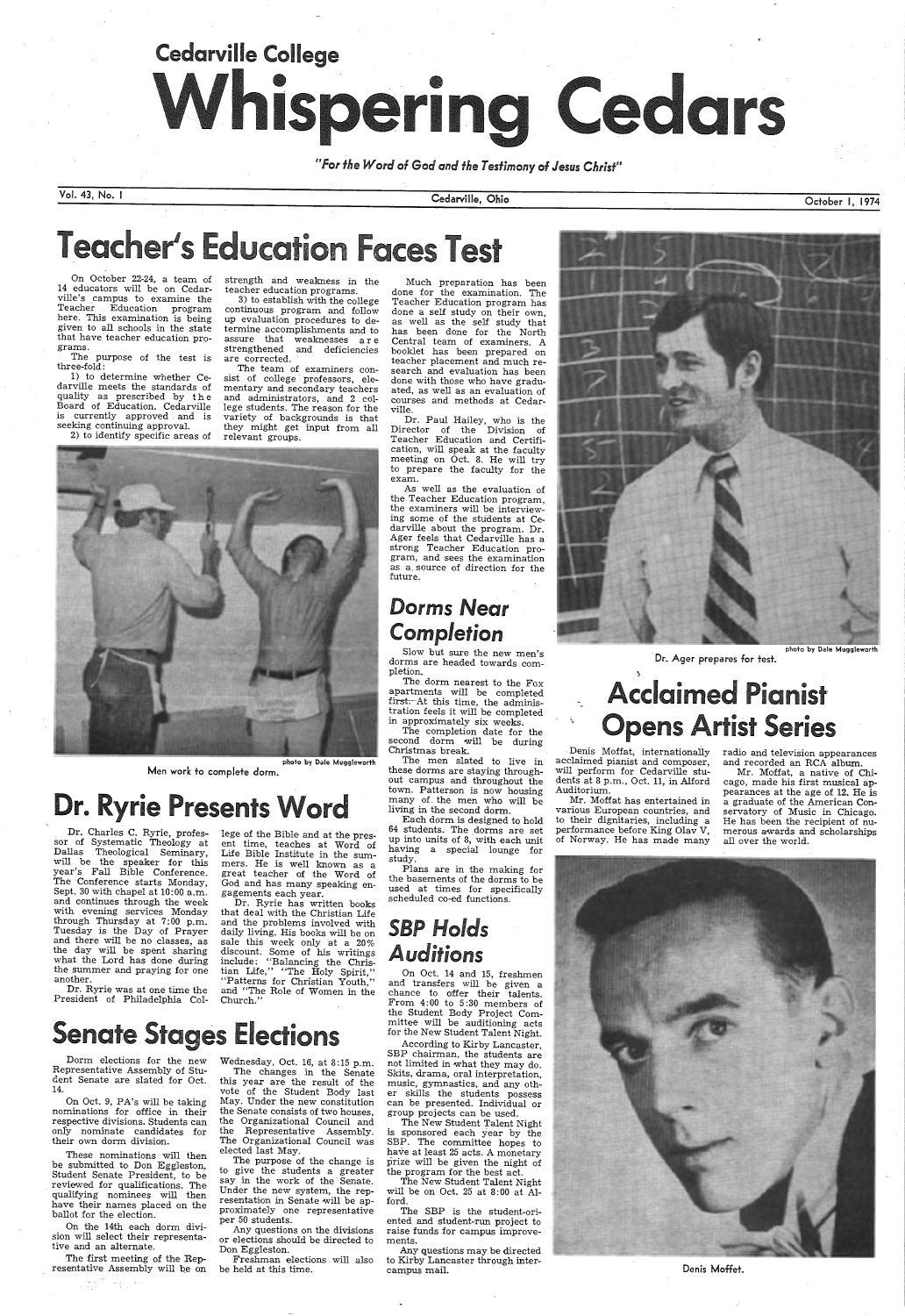### From the Editor's Desk-**Great Expectations**

The start of another year has come upon us and I'm sure that we are all looking at it with great expectations. We are determined to do better than last year and want to make this a year in which the Lord can be glorified through us.

It's a new year for Whispering Cedars, also, 'and we have new goals and plans for the newspaper. We are fully aware of the past inadequacies of our campus publication and we are going to do something about them this year.

This year, the editors, staff, and everyone involved with Whispering Cedars want you, the student, to be proud of your school 'newspaper. We want you to feel like you have a part in the paper and we want Whispering Cedars to reflect the wants, needs, and interests of you. Rather than just be a newspaper, we want to be relevant to the things that students come in contact with.

In order to let you feel like a part of the newsparer, we would like to make a few policy changes. We want to have a "letters to the editor" column, because this is your best way to air praises or criticisms that you might have. We ask, however, that you follow a few simple guidelines in your letters:

photo by Dale Muggleworth

## ples, such as in Matt. 18:15-20. If the problem still exists, Youth Fares May Be Back

Sept.  $30$ -Oct.  $4 -$  Fall Bible Conference

Oct.  $1 - Day$  of Prayer Oct.  $5$  - All Sports Night Oct. 11 - Artist Series - Denis



Freshmen gather for days activities.

Moffat Oct. 12 - Dorm Activity Night

Oct. 18 - Trustee Meeting

Oct.  $18-19$  - Homecoming

Oct. 19 - WCDR - Concert Oct. 25 - New Student Talent

- 1. We ask that you write about something that affects a majority or group of students and not just a pet peeve that affects only yourself or a few others.
- 2. We ask that before you submit a letter, try and work things out person-to-person according to Biblical princi<sup>p</sup>les, such as in Matt. 18:15-20. If the problem still exists,
- 3. We ask that you write in a diplomatic and Christian Spirit. We don't want you to use this column to tear down everything, but to criticize constructively.

Night Oct. 26 - Film Night

Oct.  $25-26$   $-$  ISI Seminar - Dr. Gary North

Throughout this fall the National Student Lobby, a four-yearold organization of students and student governments in Washington, will· be fighting for passage of Congressional legislation insuring a national air transportation policy that will benefit students.

These three principles are not hard to follow and we feel they are things we as Christians should follow in publishing a newspaper.

We would also like some ideas from you, the student, on things that you would like to see the newspaper report on, or changes you would like to see made. We will have a box in the Post Office, starting Wednesday, Oct. 2, for suggestions from you and for your letters to the editor. We want to let the student know this is his newspaper and that, he can express himself here.

> Under the old system, the<br>student either had to present his identification card or pay cash in order to be admitted to <sup>a</sup> meal. If he had forgotten, tem porarily misplaced, or lost his card, it meant missing the meal, or rushing around to find his card, or- paying for the meal.

Arthur Rodbell, Executive Director of the National Student Lobby, has announced that the lobbying strategy will be directed toward passage of two bills

#### October Calendar

#### Pen Pals Needed

ED. NOTE: Though we know little about this man we felt we must print his plea.

Dear Sir,

<sup>I</sup>would appreciate it very much if you will print this letter in one of the upcoming issues of this school's campus newspapers,· so that I may get some people to write me.

<sup>I</sup>don't get very many letters because I only have a mother and aunt to write. Their letters are so few in coming.

I will answer all letters that <sup>I</sup>receive as long as my stamps will last.

Closing and thanking you far in advance for your time, concern, and all consideration in the above request.

Sincerely,

John L. Wright 124730 P. 0. Box 787 Southern Ohio Correctional Facility Lucasville, Ohio 45648

#### *Page2*

*By this time every freshman on the Cedarville College campus should feel most welcome. Returning students with their well wishes, faculty members with their assignments, and es-* . *pecially the sophomores with the initiation, have, all in one way or another, said "Welcome."* 

*<sup>I</sup>am delighted, however, to bring this greeting to the Freshman Class and wish you the very best as you begin your college career at Cedarville. May God direct, bless, and use you during these years of study. "Trust in the Lord .* .. *delight in the Lord*  ... *and* ... *Commit thy way unto the Lord* , .. *he shall bring it to pass" (Psalm 87:3-5).* 

Lord of reality, make me real, not plastic, synthetic, pretend phony, an actor playing out his part, hypocrite. <sup>I</sup>don't want to keep a prayer list but to pray; nor agonize to find Your will but to obey what I already know; to argue theories of inspiration but to submit to Your Word. <sup>I</sup>don't want to explain the difference between eros and philos and agape but to love. <sup>I</sup>don't want to sing as if I mean it I want to mean it. I don't want to tell it like it is but to be it like You want. I don't want to think another needs me but I need Him else I'm not complete. I don't want to tell others how to do it but to do it. to have to be always right but to admit it when I'm wrong. I don't want to be a census taker but an obstetrician nor an involved person  $-$  a professional but a friend. I don't want to be insensitive but to heal where other people hurt nor to say I know how you feel but to say God knows and I'll try If you'll be patient with me and meanwhile I'll be quiet I don't want to scorn the cliches of others but to mean everything I say including this. lovingly Yours,

*We are all here to encourage and help you. There are many faculty and staff members who have special opportunities to help you and you will be grateful for their \_concern. May I also assure you that my office is open to you whenever you think <sup>I</sup> can be of help. May God richly bless each day of your college life.* ·

*-Dr. James T. Jeremiah, President* 

### *Cafeteria Initiates* New *System*

A new checking system for meals is being given a trial run by the food service this quarter.

Under the new system, a second identification card is employed. This identification card is attached to a larger card and displayed on a moveable partition. The student just picks out his card, gives it to the worker and continues on.

The advantages to this system are numerous. First, it removes the necessity of carrying identification cards. It also helps move the line along more quickly. There are no cards to find or numbers to mark off. Finally, it prevents unnecessary skipping of meals due to problems with the card.

The only foreseeable disad vantage to the new system lies with the students. There is a temptation to mix up, or hide, or even remove the cards from the partition. This would only serve to inconvenience all involved, according to Mr. Smith of the food service.

It is Mr. Smith's belief that with student cooperation, this new system should work. It has been used at many larger schools with success.

The food service identification cards are not acceptable at other school functions.

by Congress, S. 1739 and S. 2651. One of these bills, S. 2651, would overturn a decision made two years ago prohibiting the offering of "youth fares." This bill would reinstate discount fares on a standby basis for youth under 22, senior citizens over 65 and handicapped persons.

The second bill, S. 1739, would liberalize the conditions under which airlines may offer inclusive tour charters to the public. Restrictions which now prohibit airlines from offering the lowest possible prices and the greatest selection of packages to the traveling public would be removed.

S. 2651, which would allow

the student with a flexible time schedule to travel standby at a reduced price, could save students as a whole as much as 100 million dollars annually. Passage of S. 1739 would provide the student a greatly expanded opportunity to travel by group charter, and save in many cases more than half of what their current costs of travel are.

Letters expressing your support for these bills are needed. Write your Representative (c/o House of Representatives, Wash. D.C. 20515) about 2651 and your two Senators (c/o U.S. Senate, Wash. D.C. 20510) in support of s. 1739.

### **Welcome, Freshmen**

#### *Whispering Cedars*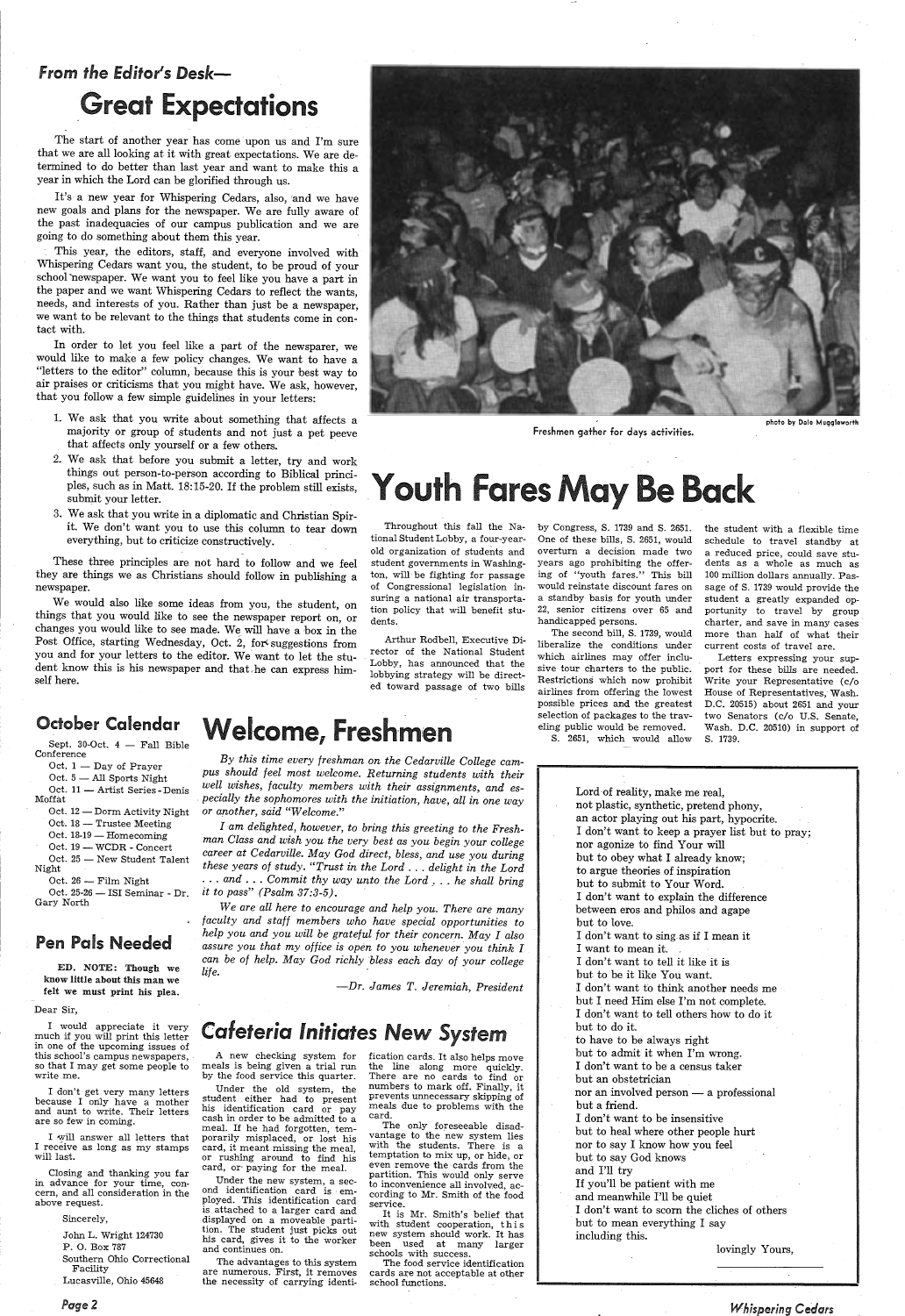### **Sophs Have Big Day**

'Initiation this year was more fun, more productive, and more purposeful; and the first time of no reported physical injuries,'' says Sophomore Vice-President Randall Douglass.

Randy also replies that 97% of the Freshman class indulged i n the morning events and that early signs of unity both within the Freshman class and between the Freshman and Sophomore classes took place.

Another goal of initiation was to get as many sophomores involved as possible. Even transfers were allowed to initiate. But only those students wearing "class of 77" buttons were allowed to administer stunts to the Freshmen.

Changes and limitations were made concerning materials to be put in the students' hair, as in accordance with a hazing and pranks state law, and for "the welfare of protecting freshmen and keeping situations under control."

The Sophomore vice-president expresses that "the Lord has given mercy to have fun to have fun." A number of pizza board questions were Biblically related; and most of the Sophomores either in spirit or through direct involvement participated. Still, a few Sophomores expressed convicted disagreement with the function of initiation.

In spite of the fact that rain washed out the "Van wash" event. the "Kangaroo court" festivities stretched a little. comedy with champion "face Rubberman." Ralph Flemming. Also wizzing through the courtroom session was the ''Wonderful Wisdom Wizzard, George I."

Money received from the selling of "Class of 77" shirts and buttons goes into the Sophomore class treasury. This money will be used in the future toward the class retreat, Junior-Senior banquet, or whatever the class deems necessary.

In making suggestions for next year's initiation, Randy Douglass encourages any Freshman wishing to become involved in any way to "start now" through prayer and devotion, as well as by utilizing careful thought.

> In teaching, Marsha sees her job as more than just teaching facts to ·students. She wants to get her students to apply things they learn to their lives. She sees a need to develop a relationship with the student where they will want to share and communicate about spiritual matters and problems in their lives. Although she admits she is not a counphoto by Dale Muggleworth selor, she feels this is very much<br>Miss Shepard. a part of the teacher's job.

He continues that those interested should write down these thoughts and ideas and keep them for future reference, as an aid to an early start for next year.



Freshman gets creamed.

### *The* Games *Freshmen Play ...*

Most of us noticed that the main road has been resurfaced and that the old, familiar brick is gone. The State Highway De- / partment informed Cedarville Township that they would pave the two state highways that run through Cedarville at no cost to the town. There were spots that needed repairs done, so the state decided to resurface the highways throughout the town.

Ninety-eight per cent of Cedarville's new Freshmen participated in the first Orientation Game, which purpose was to help the students become acquainted with and find out what's what around campus, and to "orient new students," says organizer James Fair.

About 400 Freshmen that were placed into forty groups sought answers of the one hundred Orientation Game questions ranging from the location of various offices and buildings, to the cost of the bookstore's "Cedarville" sweatshirts, to the number of land acres on the main campus.

Mr. Fair also adds that the Game gives practical exercise and opportunity for adjustment and involvement in the school to Freshmen.

Seventy per cent of the questions were answered correctly collectively, and the only change of next year's format will be the scattering of selected categories in place of grouping like questions together.

The winning team which an- swers most questions correctly will be awarded a pizza party.

#### Speech Dept. Acquires a New Shepard

Marsha Shepard comes to Cedarville as an instructor of Speech from Clio, Michigan. She attended Bob Jones University, where she-received her B.S. and' M.A. degrees. She also taught speech classes while at Bob Jones.

## rville Is Alive the Summer

After graduating from Bob Jones, Dr. Clark pastored three churches, the latest being in Blacksburg, Virginia. As a pastor, he did some counseling work and an interest in this type of  $\text{work}$  developed.  $\qquad \qquad$ 

As instructor of Speech, her teaching duties will vary each quarter, and she will also be directing the plays in the fall and spring.

a wide university ministry. In counseling students or anyone he comes in contact with, Dr. Clark uses the Word of God foremost, because he feels that God speaks to real life situations in His word. All principles that he uses in his counseling are -Biblical.

Although her main interest lies in the area of public speaking, Marsha feels that the Lord has definitely called her to Cedarville to teach. Since coming to Cedarville she has been aware of the warmness and closeness of the faculty and staff and their concern and love for the students.

photo by Dale Muggleworth Dr. Clark.

> Shh! we want to hear you



TOM MUDDER; 100 W. Main St., Xenia 372-8045 Alumnus of Cedarville College

*Whispering Cedars* 

Does anything happen after the first week in June when everyone leaves Cedarville or does the college close up shop until September when the students once again bring life into the 'Ville?

Each summer, Baptist Mid-Missions has had a training time for new missionary candidates and veteran missionaries. This year, it was a three-week *pro*gram and attracted the largest groups of missionaries yet for a summer seminar.

The Missionary Youth Fellowship each year sponsors a talent contest and this summer it was held on Cedarville's campus. It was a statewide contest and had over 300 participants.

Word of Life youth leaders in

### **Clark Counsels Campus**

the district got together one weekend this summer for their Area Leadership Rally. Members came from Ohio, Michigan, Kentucky, and Indiana and the time was geared to gain new insights into youth work and have a time of fellowship in the Lord.

Each year at the beginning of September, Cedarville College sponsors a pastors' conference. This year's keynote speaker· was Dr. Whitcomb, from Grace College. Also speaking were Pastor Green and ·Mr. Mcintosh.

The Cedarville Open, an annual golf tournament sponsored by the college, was also held. All the churches on the college's mailing list within the area are invited.

 The town firemen also got into the news this summer. One night a bonfire was held for some of the students that were here for summer school. There had been a few other fires in the town during the summer that had been set by youths and the firemen suspected another one. What they found when they reached the fire, however, was a group of students around a bonfire singing and giving testimonies.

Dr. Martin Clark is now the Director of Counseling, taking over the duties of Ken Nichols who is presently at Rosemead Graduate School. Dr. Clark is a graduate of Bob Jones University and received his doctorate in Counseling and Student Personnel at Virginia Polytechnic Institute and State University.

While in Blacksburg, Dr. Clark was the campus chapiain and had

Dr. Clark is married and is expecting an addition to the family at any time now. He enjoys active sports- and also enjoys life. As fundamental Christians, he feels that we have to watch that we don't get bogged down in our fundamentalism. He feels we should enjoy life, because that is as much a part of God's creation as life itself.



### NORTHWESTERN

The Quiet Company

Page3